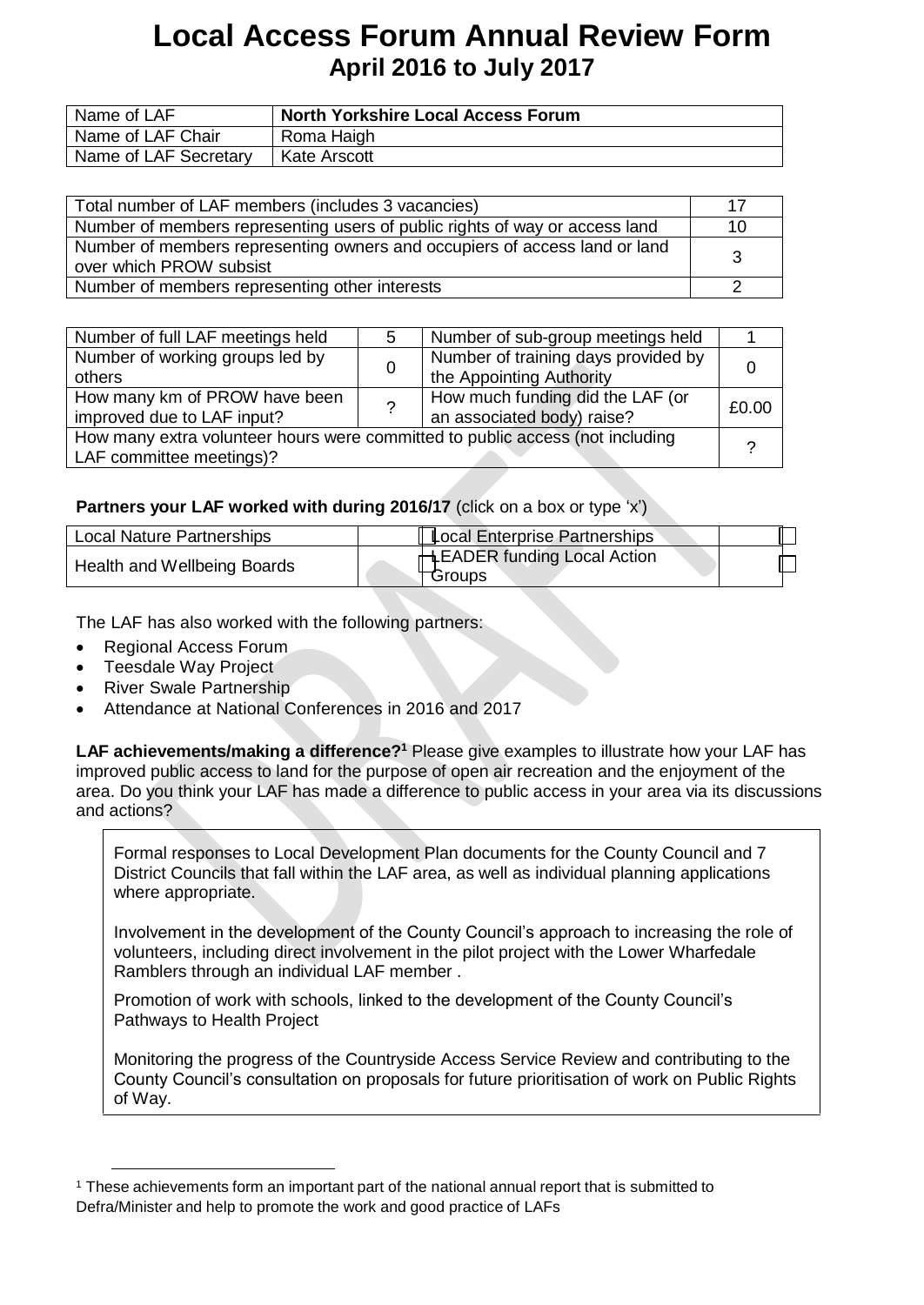### **What activity did your LAF undertake to help record historical PROW before 2026?**

The LAF has identified this as a standing item on its agenda. It was identified as a priority for 2016/17 by the LAF in its 2015/16 annual report. The LAF was awaiting further information from government before developing its strategy. No further information has come forward since the time of the last report.

Please add numbers to the following differentiating between formal consultations and general advice given by the LAF on particular subjects. If a consultation covered more than one subject area, please count separately.

|                                                                             | <b>Consultations</b> | <b>Advice</b> | <b>Optional Detail</b>                                                                                                                                                                                                                                                                                                                                                                                                                                                                                                                                                                                                              |
|-----------------------------------------------------------------------------|----------------------|---------------|-------------------------------------------------------------------------------------------------------------------------------------------------------------------------------------------------------------------------------------------------------------------------------------------------------------------------------------------------------------------------------------------------------------------------------------------------------------------------------------------------------------------------------------------------------------------------------------------------------------------------------------|
| Green Infrastructure strategies                                             |                      |               |                                                                                                                                                                                                                                                                                                                                                                                                                                                                                                                                                                                                                                     |
| Transport (LTP, traffic management, rail,<br>DfT, Highways Agency)          |                      |               | <b>Scotch Corner Retail</b><br>Development (Richmondshire<br>DC)                                                                                                                                                                                                                                                                                                                                                                                                                                                                                                                                                                    |
| Water / Coast (slipways, flood defence,<br>EA, shoreline)                   |                      |               |                                                                                                                                                                                                                                                                                                                                                                                                                                                                                                                                                                                                                                     |
|                                                                             |                      |               |                                                                                                                                                                                                                                                                                                                                                                                                                                                                                                                                                                                                                                     |
| Public open space (public space<br>protection orders)                       |                      |               |                                                                                                                                                                                                                                                                                                                                                                                                                                                                                                                                                                                                                                     |
| Dog control/exclusion/on leads/fouling<br>orders                            |                      |               |                                                                                                                                                                                                                                                                                                                                                                                                                                                                                                                                                                                                                                     |
|                                                                             |                      |               |                                                                                                                                                                                                                                                                                                                                                                                                                                                                                                                                                                                                                                     |
| Planning applications / Housing<br>development schemes                      | $10+$                |               | Liaison between individual<br><b>LAF members and District</b><br>Councils and NYCC on<br>individual applications                                                                                                                                                                                                                                                                                                                                                                                                                                                                                                                    |
| Land use and planning matters (e.g.<br>informal advice on land development) |                      |               |                                                                                                                                                                                                                                                                                                                                                                                                                                                                                                                                                                                                                                     |
| Local development frameworks and<br>planning strategies                     | 8                    |               | • Harrogate Borough<br>Council draft Local Plan<br>Consultation<br>• Hambleton District<br><b>Council Draft Local Plan</b><br>Consultation - Preferred<br>Options<br>Joint Minerals & Waste<br>Plan Consultation -<br>Publication<br>• Scarborough Local Plan<br><b>Main Modifications</b><br>Consultation<br><b>Hambleton District</b><br><b>Council Alternative Sites</b><br>Consultation<br>• Hambleton District<br><b>Council Green Spaces</b><br>Consultation<br>• Craven District Council<br>Draft Local Plan<br>Consultation<br>• Harrogate Borough<br><b>Council Local Plan</b><br><b>Alternative Sites</b><br>Consultation |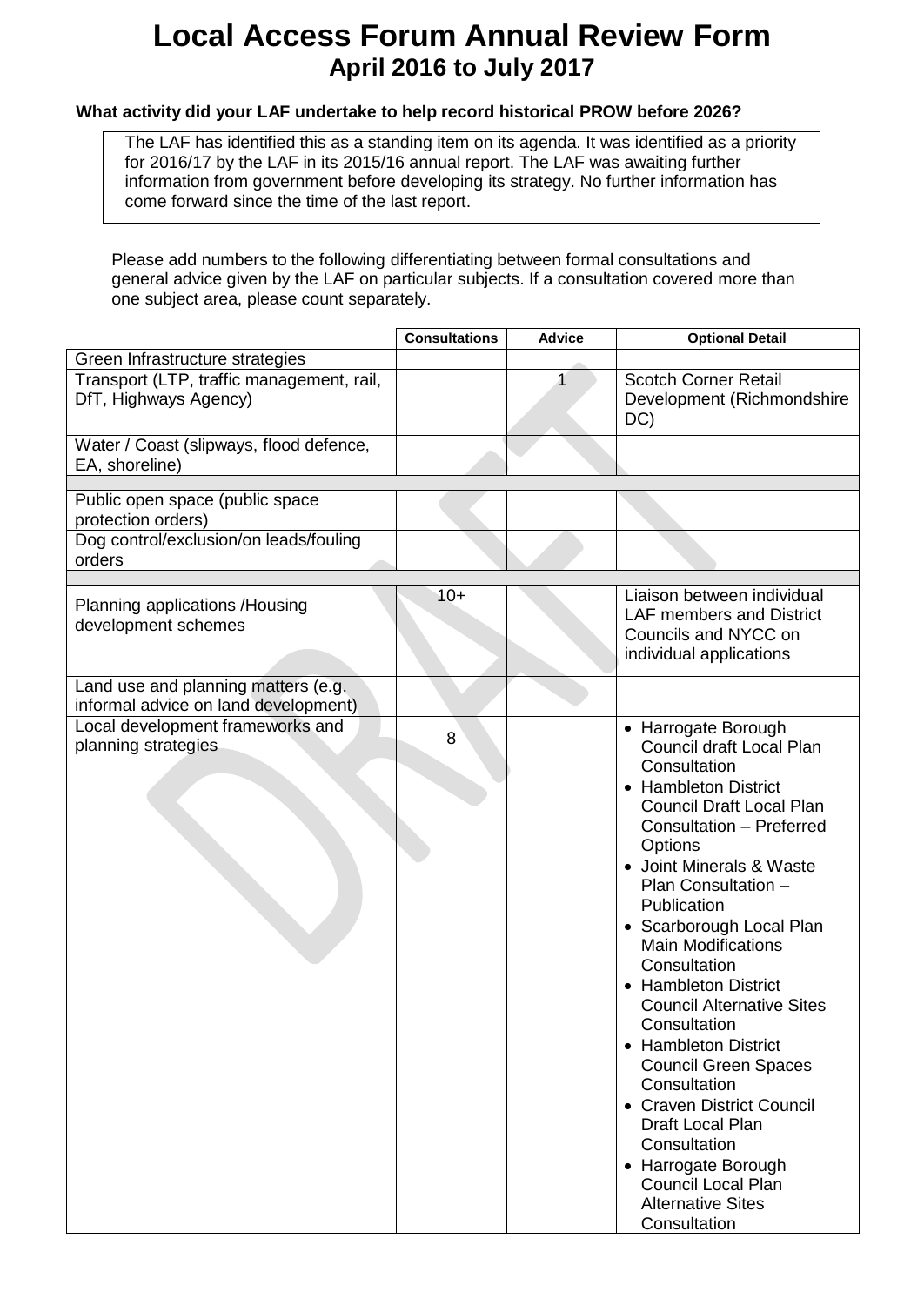| PROW creation, diversion or closure -    |   |                                             |
|------------------------------------------|---|---------------------------------------------|
| number of each                           |   |                                             |
| Recording lost ways/historical rights -  |   |                                             |
| working towards the 2026 cut-off         |   |                                             |
| Right of Way Improvement Plan review     |   |                                             |
| Route improvements (to PROW and          |   |                                             |
| other multi-user/cycling/horse-          |   |                                             |
| riding/walking routes)                   |   |                                             |
| Promotion of access, open air recreation | 1 | NYCC Public Rights of Way                   |
|                                          |   |                                             |
| and the enjoyment of the area            |   | consultation                                |
| Vehicular access and issues relating to  |   |                                             |
| motorised use of PROW                    |   |                                             |
|                                          |   |                                             |
| Parish Council or other grant schemes    |   |                                             |
| Access for people with reduced mobility  |   |                                             |
| Commons, village greens                  |   |                                             |
|                                          |   |                                             |
|                                          |   |                                             |
| Open Access land restrictions            |   | Notifications circulated for<br>information |
| <b>Coastal Access/National Trails</b>    |   |                                             |
| <b>NNR</b> dedication                    |   |                                             |
|                                          |   |                                             |
| Greenspace including Country Parks and   |   |                                             |
| <b>Local Nature Reserves</b>             |   |                                             |
| Nature conservation (including SSSIs)    |   |                                             |
| Agri-environment scheme issues (HLS      |   |                                             |
| and new Countryside Stewardship) e.g.    |   |                                             |
|                                          |   |                                             |
| expiring permissive access agreements,   |   |                                             |
| effects of land management options on    |   |                                             |
| public access etc.                       |   |                                             |
| Forestry and woodland                    |   | <b>Forestry Commission woodland</b>         |
|                                          |   | creation proposal                           |
|                                          |   | (Richmondshire)                             |

<sup>&</sup>lt;sup>2</sup> The Countryside and Rights of Way Act, 2000, Section 94(4) specifies that it is the function of a local access forum, as respects to the area for which it is established, to advise the appointing authority; the local highway authority; other bodies exercising functions under CROW Act Part 1 (Natural England, Forestry Commission and English Heritage) and such other bodies as may be prescribed. These other bodies are set out in the LAF Regulations 2007, paragraph 21, and include: any conservation board established by the Secretary of State, any parish or town council in the area covered by the LAF, and Sport England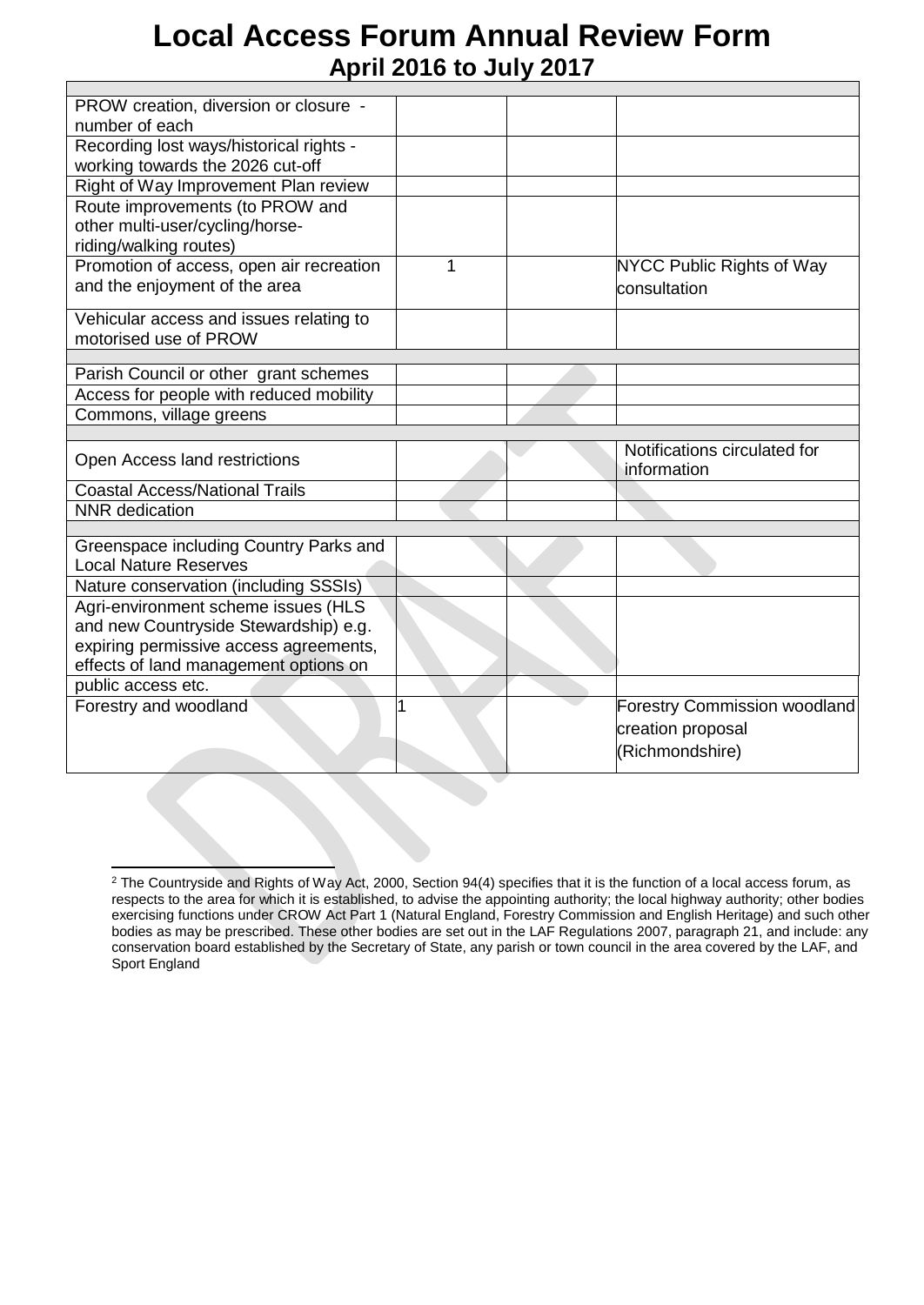## **Any other LAF activity (please specify):**

Engagement with the Executive Councillor and commitment to future regular discussions

Formal confirmation of updated position statements on LAF Principles and LAF Advice to District Councils.

Working group on highways design and planning issues

Discussions on Highways Authority and Landowner Responsibilities

Liaison by LAF members regarding a range of issues, such as A1(M) upgrade, Catterick Garrison, HS2

Invitations to participate in Trans Penine Trail Partnership and Yorkshire Wolds Way Partnership and to attend launch of England Coast Path in North Yorkshire and Teesside

#### **What are your top priorities for the year ahead?**

Continuing to work with NYCC on increased use of volunteers; continuing to contribute to the development of Local Development Plans; closer working with the Appointing Authority; webpage for NYLAF

**Do you foresee any issues or challenges that may affect your LAFs operation and/or its ability to deliver improvements to public access in the coming year?**

The current financial climate continues to restrict the support available to the LAF at a national, regional and local level, as well as the ability of partners to fund and deliver improvements

**Is there any particular support or training that you need to deliver your priorities or work program for next year?**

#### **Summarise any feedback received from section 94(4) bodies<sup>2</sup>**

Comments acknowledged and formally reported in relation to Development Plans, planning applications and other consultations

Progress reports from North Yorkshire County Council Countryside Access Service

#### **Comments from the Appointing Authority**

.

The Local Access Forum has broadened the scope of the organisations that it has provided formal advice to in the past year, with particular reference to the significant number of Local Development Plan consultations that have taken place across the 7 District Council areas covered. LAF members have been particularly involved, both directly and indirectly, in the development of the County Council's approach to increasing the use of volunteers.